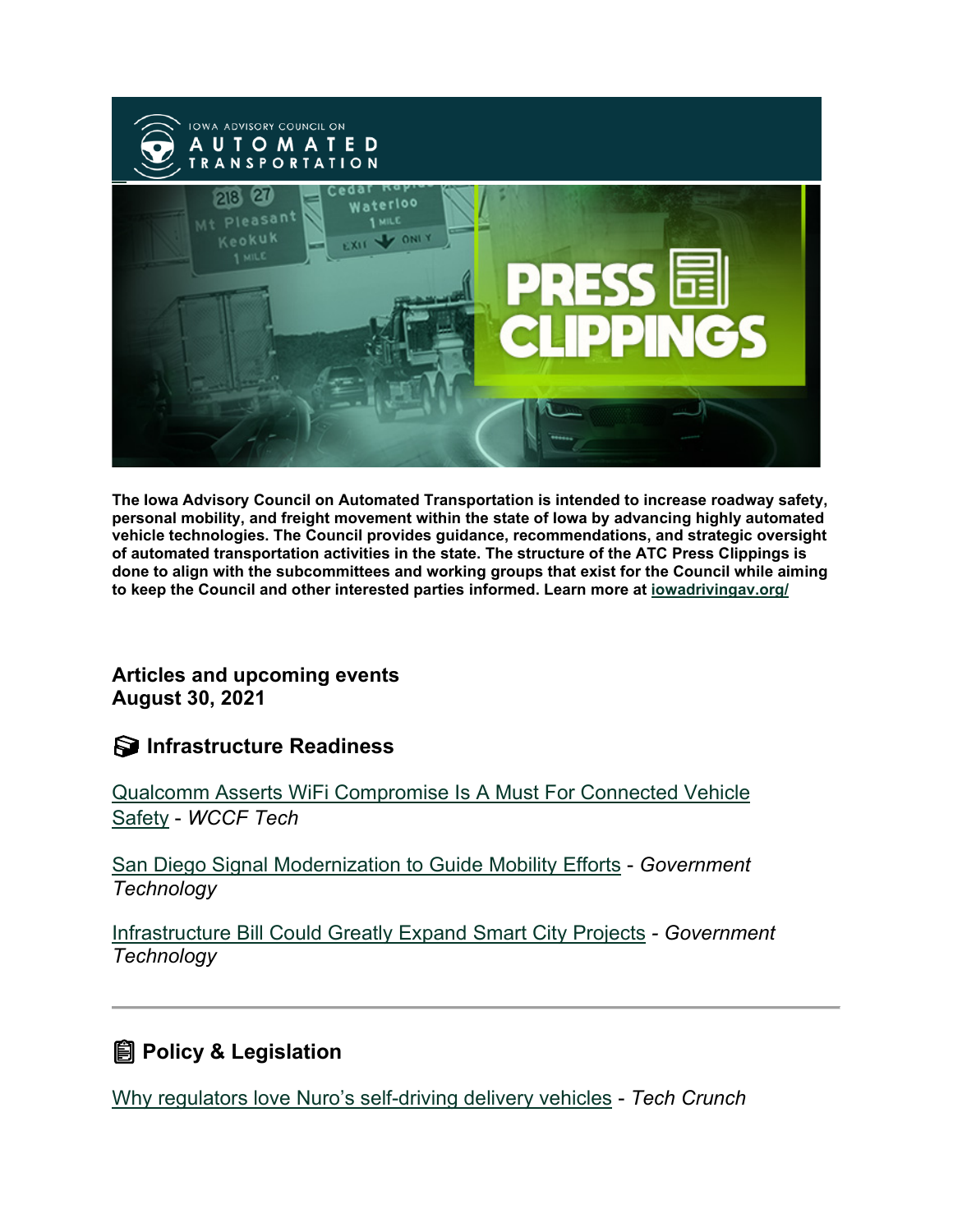[New Coalition Seeks to Guide City Tech Investments](https://www.govtech.com/biz/new-coalition-seeks-to-guide-city-tech-investments?utm_medium=email&utm_source=govdelivery) - *Government Technology*

[Why the Feds Are Investigating Tesla's Autopilot and What that Means for the](https://www.nextgov.com/ideas/2021/08/why-feds-are-investigating-teslas-autopilot-and-what-means-future-self-driving-cars/184744/?utm_medium=email&utm_source=govdelivery)  [Future of Self-Driving Cars](https://www.nextgov.com/ideas/2021/08/why-feds-are-investigating-teslas-autopilot-and-what-means-future-self-driving-cars/184744/?utm_medium=email&utm_source=govdelivery) *- NextGov*

### **Example 2** Economic Development

[How Turning to a Digital Workforce Is Government's Path from Legacy IT to IT](https://www.nextgov.com/ideas/2021/08/how-turning-digital-workforce-governments-path-legacy-it-it-transformation/184546/?utm_medium=email&utm_source=govdelivery)  [Transformation](https://www.nextgov.com/ideas/2021/08/how-turning-digital-workforce-governments-path-legacy-it-it-transformation/184546/?utm_medium=email&utm_source=govdelivery) - *Nextgov*

[Meet the Self-Driving Brains Working with Volkswagon and Ford](https://www.theverge.com/22627847/argo-ai-bryan-salesky-decoder-interview-lyft-self-driving?utm_medium=email&utm_source=govdelivery) - *The Verge*

[Waymo Partners with Ryder on Autonomous-Truck Uptime](https://www.truckinginfo.com/10149570/waymo-partners-with-ryder-on-autonomous-truck-uptime?utm_medium=email&utm_source=govdelivery) *- Trucking Info*

[Waymo is building a hub for its autonomous trucks in Texas](https://www.theverge.com/2021/8/18/22628836/waymo-autonomous-truck-hub-texas-ryder?utm_medium=email&utm_source=govdelivery) *- The Verge*

## **Public Safety & Enforcement**

[Qualcomm and Spoke partnership harnesses C-V2X technology for vulnerable](https://www.autonomousvehicleinternational.com/news/v2x-news/qualcomm-and-spoke-partnership-harnesses-c-v2x-technology-for-vulnerable-road-users.html?utm_medium=email&utm_source=govdelivery)  [road users](https://www.autonomousvehicleinternational.com/news/v2x-news/qualcomm-and-spoke-partnership-harnesses-c-v2x-technology-for-vulnerable-road-users.html?utm_medium=email&utm_source=govdelivery) - *Autonomous Vehicle International*

[US probing Autopilot problems on 765,000 Tesla vehicles](https://apnews.com/article/technology-business-61557d668b646e7ef48c5543d3a1c66c?utm_medium=email&utm_source=govdelivery) - *AP News*

[Aurora releases tool to gauge safety of self-driving systems](https://www.reuters.com/technology/aurora-releases-tool-gauge-safety-self-driving-systems-2021-08-18/?utm_medium=email&utm_source=govdelivery) *- Reuters*

[Tesla Model Y to be cheaper police patrol car in just 6-18 months, says Boulder](https://electrek.co/2021/08/16/tesla-model-y-cheaper-police-patrol-car-6-18-months-boulder-sheriff/?utm_medium=email&utm_source=govdelivery)  [Sheriff](https://electrek.co/2021/08/16/tesla-model-y-cheaper-police-patrol-car-6-18-months-boulder-sheriff/?utm_medium=email&utm_source=govdelivery) - *Electrek*

## **Research, Development, Testing & Evaluation**

[Samsung Electro-Mechanics develops new MLCCs to meet ADAS](https://www.autonomousvehicleinternational.com/news/adas/samsung-electro-mechanics-develops-new-mlccs-to-meet-adas-demands.html?utm_medium=email&utm_source=govdelivery)  [demands](https://www.autonomousvehicleinternational.com/news/adas/samsung-electro-mechanics-develops-new-mlccs-to-meet-adas-demands.html?utm_medium=email&utm_source=govdelivery) - *Autonomous Vehicle International*

[AT&T Details 5G Collaboration with GM for Connected Car](https://www.telecompetitor.com/att-details-5g-collaboration-with-gm-for-connected-car-fleet/?utm_medium=email&utm_source=govdelivery)  [Fleet](https://www.telecompetitor.com/att-details-5g-collaboration-with-gm-for-connected-car-fleet/?utm_medium=email&utm_source=govdelivery) - *Telecompetitor*

[Waymo starts offering autonomous rides in San Francisco](https://www.theverge.com/2021/8/24/22639226/waymo-san-francisco-rides-self-driving-service?utm_medium=email&utm_source=govdelivery) *- The Verge*